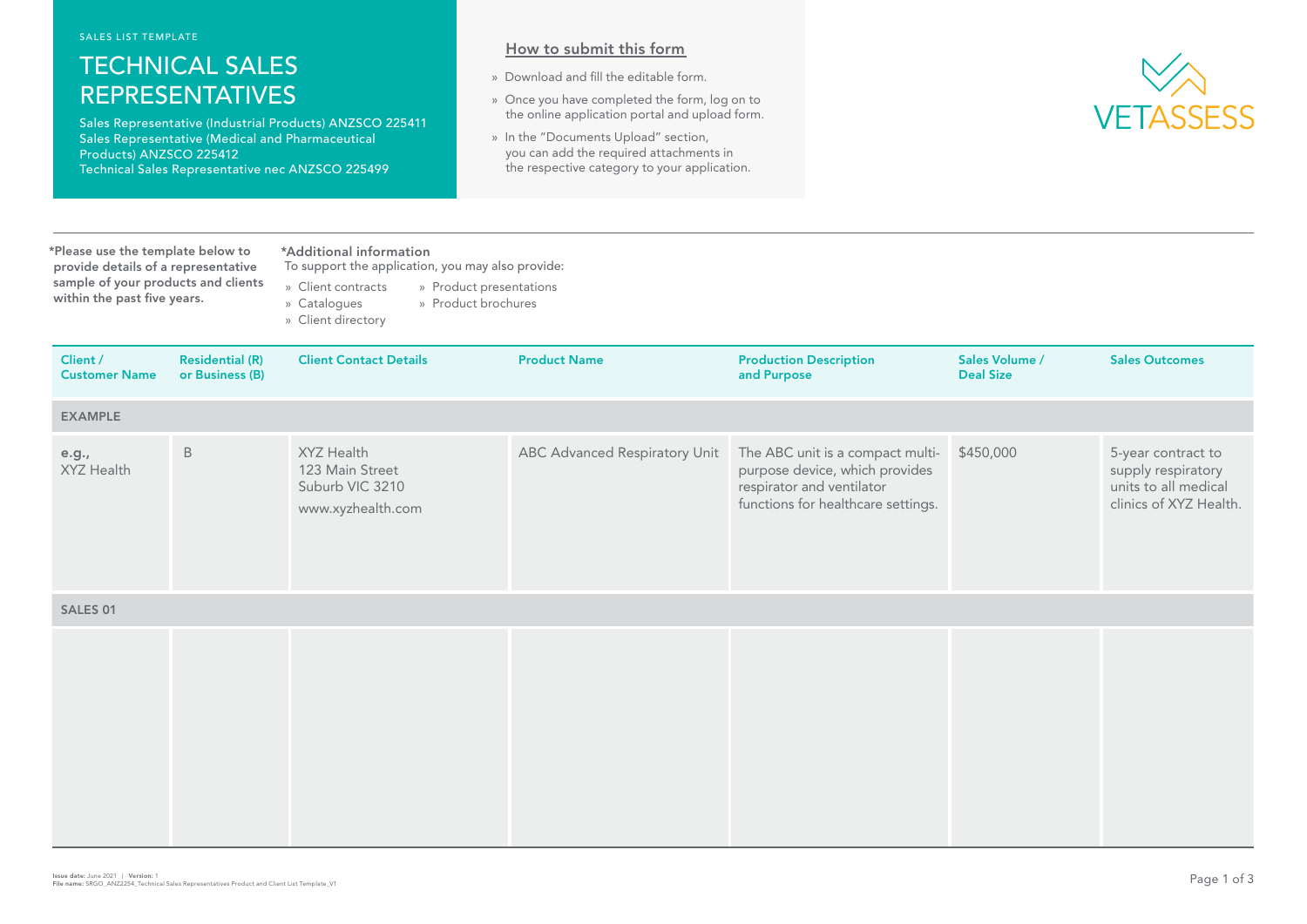

| Client /<br><b>Customer Name</b> | <b>Residential (R)</b><br>or Business (B) | <b>Client Contact Details</b> | <b>Product or Solution Name</b> | <b>Production / Solution</b><br><b>Description and Purpose</b> | Sales Volume /<br><b>Deal Size</b> | <b>Sales Outcomes</b> |
|----------------------------------|-------------------------------------------|-------------------------------|---------------------------------|----------------------------------------------------------------|------------------------------------|-----------------------|
| SALES 02                         |                                           |                               |                                 |                                                                |                                    |                       |
|                                  |                                           |                               |                                 |                                                                |                                    |                       |
|                                  |                                           |                               |                                 |                                                                |                                    |                       |
|                                  |                                           |                               |                                 |                                                                |                                    |                       |
|                                  |                                           |                               |                                 |                                                                |                                    |                       |
|                                  |                                           |                               |                                 |                                                                |                                    |                       |
|                                  |                                           |                               |                                 |                                                                |                                    |                       |
|                                  |                                           |                               |                                 |                                                                |                                    |                       |
|                                  |                                           |                               |                                 |                                                                |                                    |                       |
| SALES 03                         |                                           |                               |                                 |                                                                |                                    |                       |
|                                  |                                           |                               |                                 |                                                                |                                    |                       |
|                                  |                                           |                               |                                 |                                                                |                                    |                       |
|                                  |                                           |                               |                                 |                                                                |                                    |                       |
|                                  |                                           |                               |                                 |                                                                |                                    |                       |
|                                  |                                           |                               |                                 |                                                                |                                    |                       |
|                                  |                                           |                               |                                 |                                                                |                                    |                       |
|                                  |                                           |                               |                                 |                                                                |                                    |                       |
|                                  |                                           |                               |                                 |                                                                |                                    |                       |